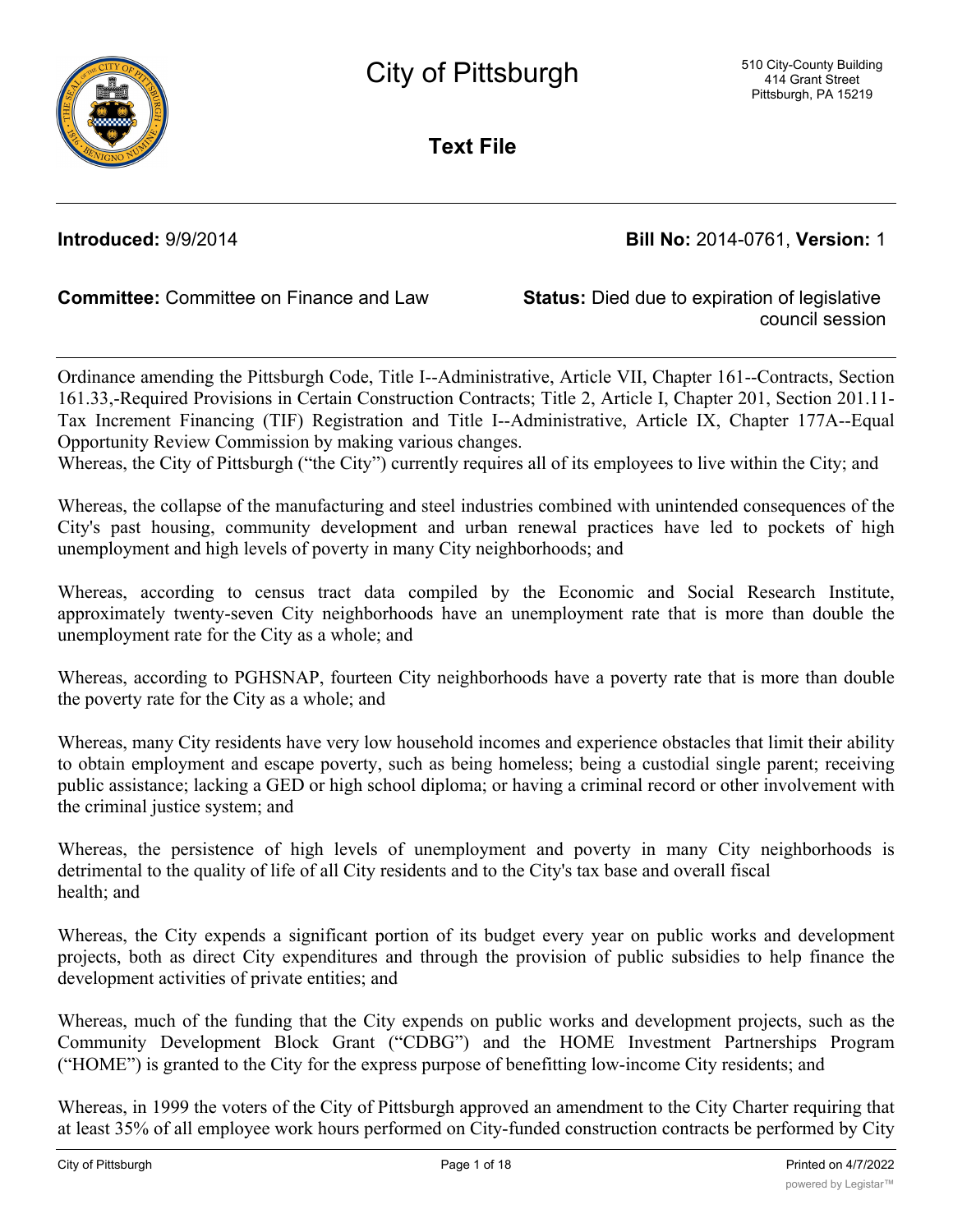council session

residents**;** and

Whereas, requiring that City-funded public works projects and development projects provide economic opportunities for City residents, hard to employ City residents, and small local businesses, and providing a dedicated source of funding for neighborhood-based first source job referral centers, will increase the earning capacity of City residents, decrease levels of poverty, invigorate neighborhood businesses, increase the City's earned income tax revenue, and reduce the need for taxpayer-funded social programs.

# **NOW, THEREFORE, BE IT RESOLVED, THAT THE COUNCIL OF THE CITY OF PITTSBURGH HEREBY ENACTS AS FOLLOWS:**

**SECTION 1.** The Pittsburgh Code, Title I, Article VII, Chapter 161, Section 161.33 is hereby repealed in its entirety.

**SECTION 2.** The Pittsburgh Code, Title I, Article VII, Chapter 161, is supplemented to add a new Section 161.33 as follows:

# "**SECTION 161.33. REQUIRED PROVISIONS IN CERTAIN PUBLIC WORKS AND DEVELOPMENT CONTRACTS.**

### (a) *Title and Purpose*

(1) This Section shall be known as the Pittsburgh Works! Revised Local Jobs Ordinance.

(2) The purpose of this Ordinance is to ensure that City-funded public works projects and development projects maximize economic opportunities for City Residents and Disadvantaged City Residents.

(b) *Definitions*. Unless the context otherwise requires, the following terms shall have these meanings:

(1) Apprentice- Any worker who is indentured in a construction apprenticeship program that maintains current registration with the Commonwealth Workforce Development System.

(2) Area Median Income or AMI- The median income levels published annually by the U.S. Department of Housing and Urban Development for the Pittsburgh metropolitan area.

(3) Awarding Agency- Any City Department or Related Authority that awards or administers a Construction Contract or an agreement to provide City Funds for a Development Project. Awarding Agency shall include the Office of the City Controller.

(4) Business Tenant- Any for-profit business or a nonprofit entity that will conduct any portion of its operations within a Covered Development Project. "Business Tenant" does not include a "Contractor" as defined herein, nor does it include any business performing work pursuant to a one-time, nonrenewable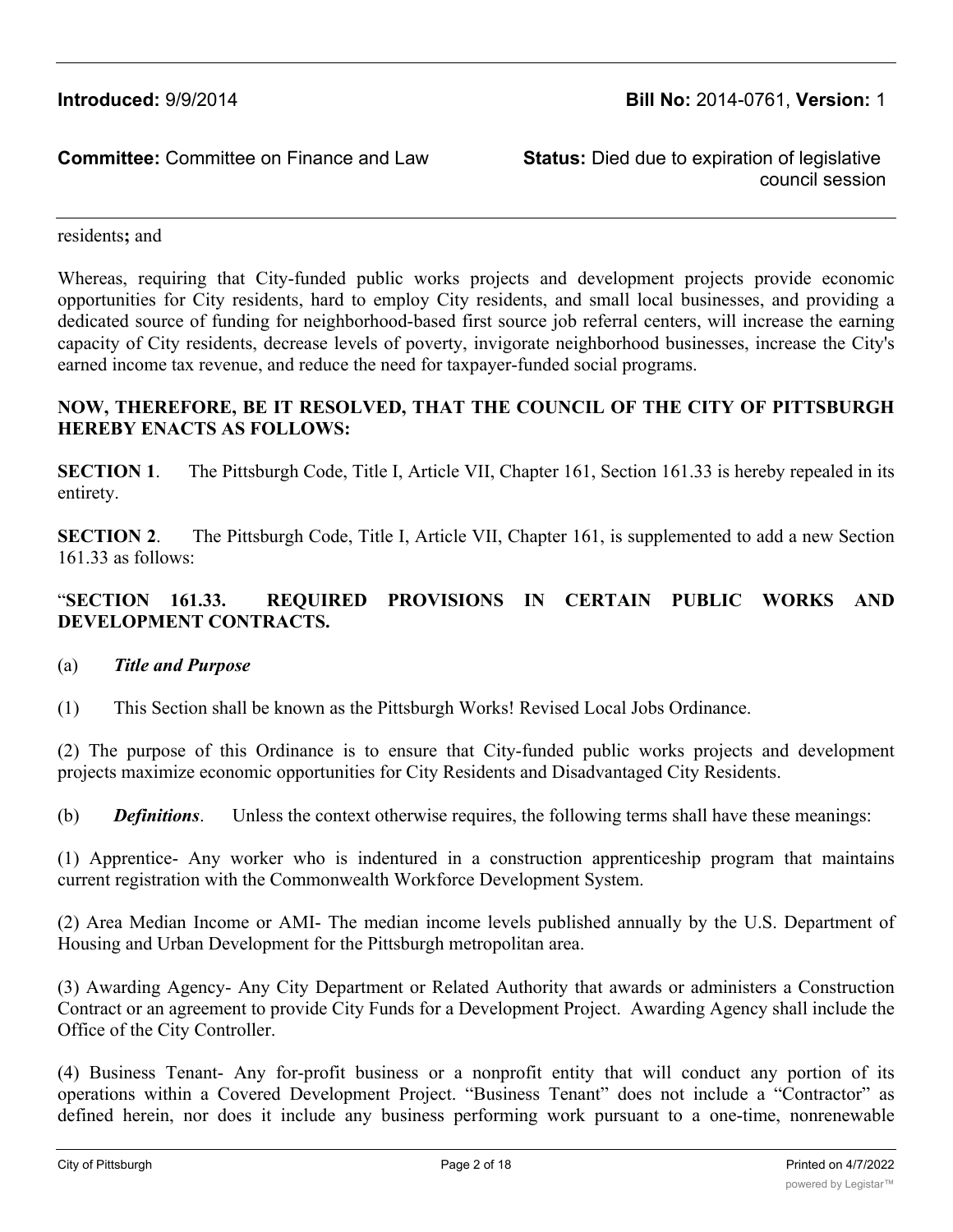council session

contract to be completed in less than six months time.

(5) CETD- The City Employment and Training Division (Pittsburgh Partnership).

(6) City Funds- Anything of value provided by the City, either directly or through a Related Authority or other intermediary, including, but not limited to, grants or loans of City revenues; grants or loans of state, federal or other funds administered by the City; tax abatements or deferrals; infrastructure improvements made for the purpose of facilitating or supporting a Development Project; and any below-market sale of, lease of, or license to use real property.

(7) City Resident- Any person whose Domicile, as of seven (7) days prior to the date of hire to perform work on a Covered Construction Project, lies within the City of Pittsburgh.

(8) Construction Contract- Any agreement for the erection, repair, alteration or demolition of any building, structure, bridge, roadway or other improvement to real property which is funded, in whole or in part, by City Funds.

(9) Construction Site- The geographical location where the erection, repair, alteration or demolition described in the construction contract is performed.

(10) Contractor- Any person or legal entity that contracts directly with the City or with a Developer to perform a Construction Contract, and any person or entity that submits a bid to the City or to a Developer to perform a Construction Contract. A Contractor may also be referred to as a "Prime Contractor" or "General Contractor."

(11) Covered Construction Contract- Any Construction Contract(s) with a value of at least \$200,000 over any one-year period and which is funded in whole or in part by City Funds.

(12) Covered Construction Project- The work performed pursuant to a Covered Construction Contract.

(13) Covered Development Project- Any Development Project receiving \$200,000 or more in City Funds.

(14) Covered Employer- Any person or legal entity that employs, directly or indirectly, any person to perform work on a Covered Construction Project or within a Covered Development Project. Covered Employer shall include, but not be limited to, Contractor, Subcontractor, Developer and Business Tenant.

(15) DEOR- The City Department of Equal Opportunity Review.

(16) Developer- Any person or legal entity that is awarded City Funds for a purpose which includes any activity related to the acquisition, construction, rehabilitation, or otherwise making of improvements to real property. For the purposes of this definition, all affiliates, controlled organizations, controlling organizations, organizations having an identity of interest, and all successors and assigns shall be treated as a single entity.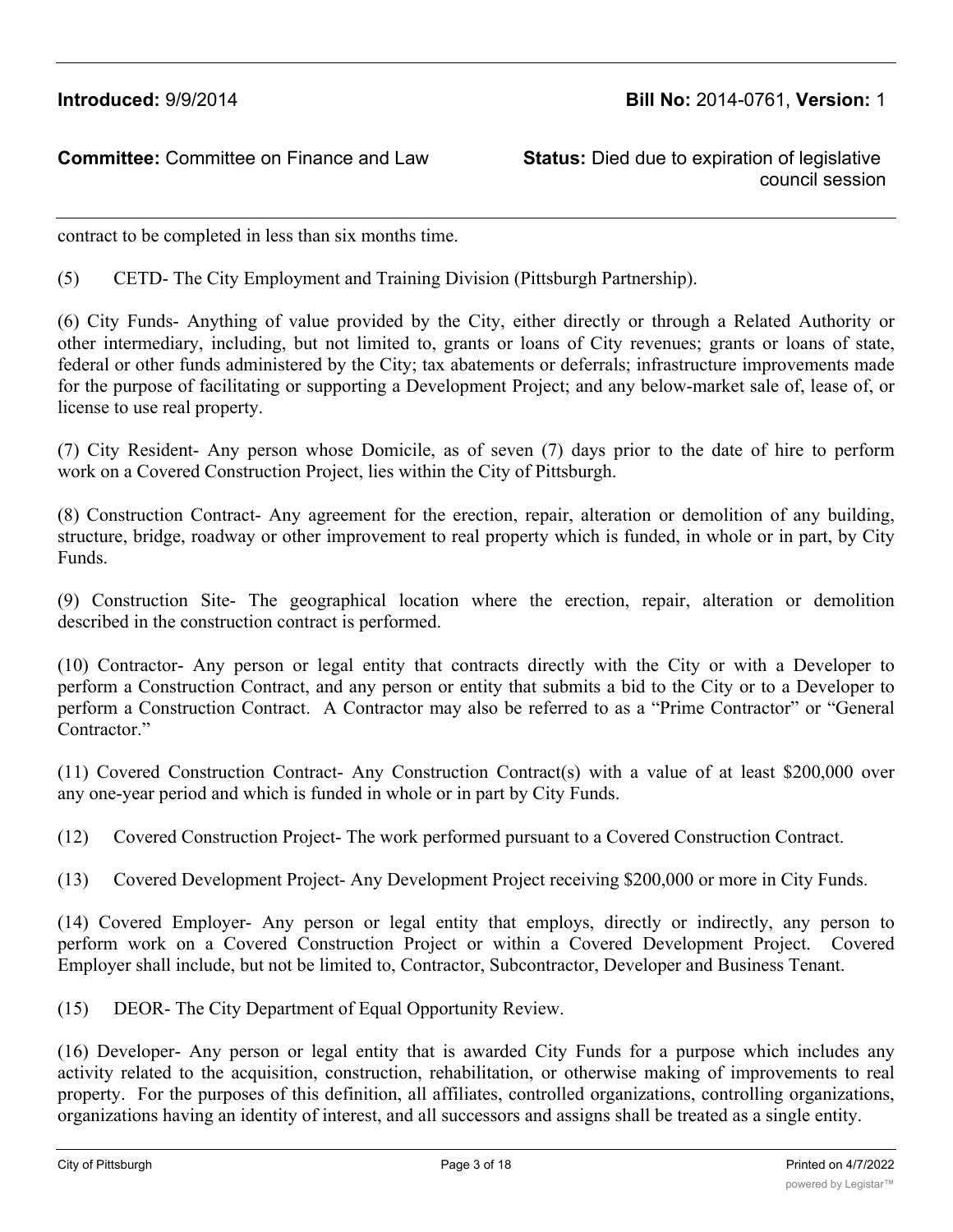council session

(17) Development Project- The real property that is acquired, constructed, rehabilitated, or otherwise improved by a Developer, including all activities which take place on such real property while such improvements are being undertaken or after such improvements have been completed.

(18) Disadvantaged Worker- A person who, as of the date of hire to perform work on a Covered Construction Project, (i) has a household income at or below fifty-percent (50%) of AMI, or (ii) faces at least one of the following barriers to employment: being homeless; being a custodial single parent; receiving public assistance; lacking a GED or high school diploma; or having a criminal record or other involvement with the criminal justice system.

(19) Domicile- The legal residence of an individual or place of that individual's fixed and permanent home. For purposes of this Ordinance, Domicile does not include any temporary living quarters to which business or other reasons have called the individual.

(20) First Source Center- One or more non-profit organizations responsible for providing recruitment, evaluation and referral services to Covered Employers, in partnership with the City Employment and Training Division, to facilitate compliance with the Local Hiring requirements of this Ordinance.

(21) First Source Hiring Agreement- A contract between a Covered Employer and the City Employment and Training Division, containing the provisions specified in Subsection 161.33(f)(3) of this Ordinance.

(22) Pittsburgh Disadvantaged Worker- A Disadvantaged Worker whose Domicile, as of seven (7) days prior to the date of hire to perform work on a Covered Construction Project, lies within the City of Pittsburgh.

(23) Project Labor Agreement- A pre-hire collective bargaining agreement with one or more building trade unions that establishes the terms of hiring and employment on a Construction Project.

(24) Project Work Hours- The total hours worked on a Covered Construction Contract. For Construction Projects subject to Davis-Bacon reporting requirements, Project Work Hours shall be the cumulative of all hours reported on all U.S. Department of Labor forms WH-347 submitted to the Awarding Agency with respect to that Project.

(25) Related Authority- Any public Authority that awards or administers City Funds.

(26) Subcontractor- Any person or legal entity that contracts with a Prime Contractor or another Subcontractor to provide services in fulfillment of the Prime Contractor's or other Subcontractor's obligations arising from a Covered Construction Contract. Subcontractor shall not include any person or entity whose sole function is to supply materials.

(27) Very-Low-Income Planning Sector- A Planning Sector, as used by the Department of City Planning and published in Pittsburgh Sector/Neighborhood Asset Profiles (PGHSNAP), that contains significant numbers of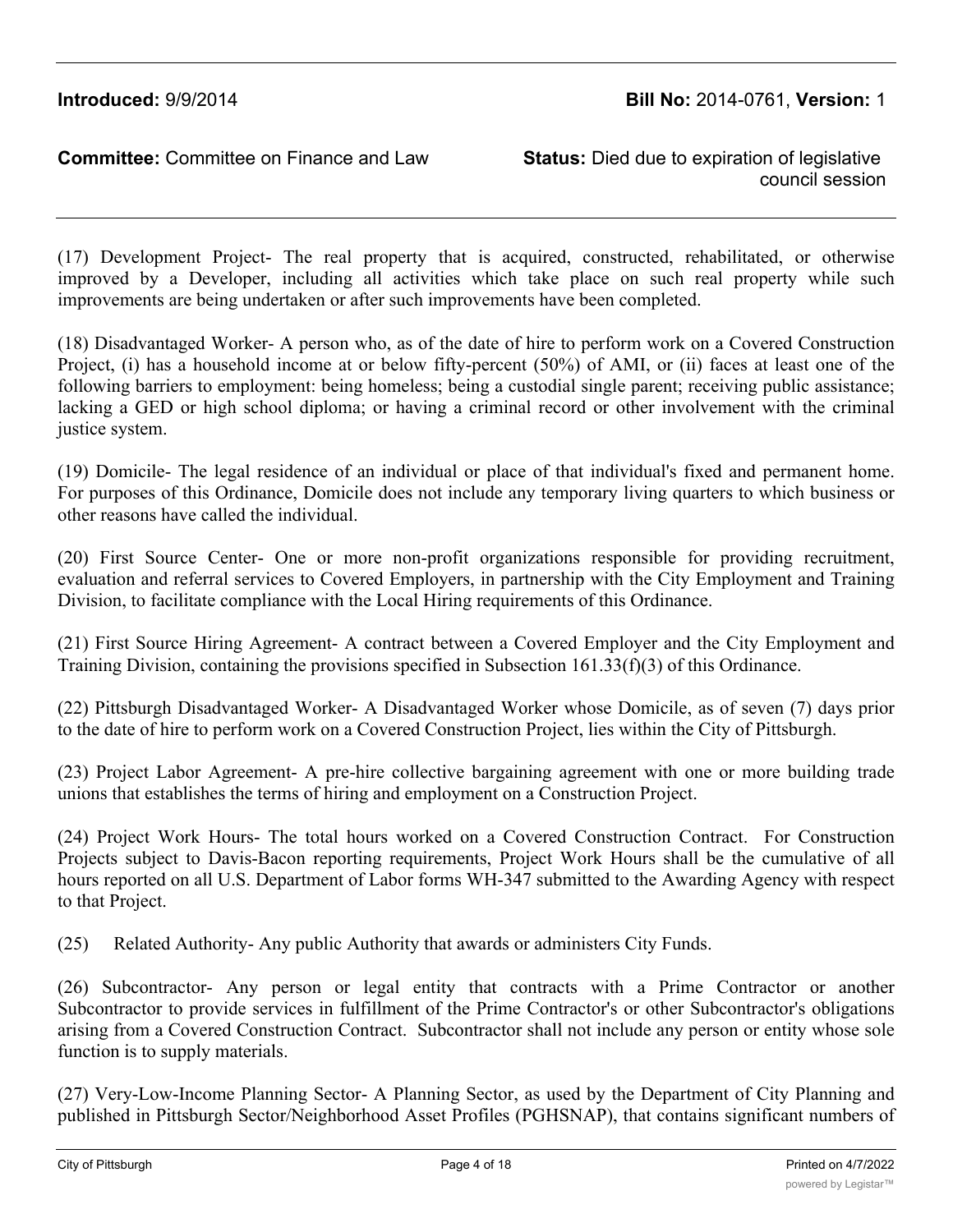council session

non-student households with incomes at or below 50% of Area Median Income. As of the effective date of this Ordinance, the Very-Low-Income Planning Sectors are:

- (i) Sector 3, Lower Northside
- (ii) Sector 4, West Pittsburgh
- (iii) Sector 7, South Side/Hilltop East
- (iv) Sector 9, Monongahela River Valley
- (v) Sector 11, Northeast Pittsburgh
- (vi) Sector 12, Upper East End
- (vii) Sector 15, Hill District and Uptown

Council may review and modify this list from time to time in light of changed neighborhood conditions.

(28) Work Force Table- A Contractor's or Subcontractor's estimate of workforce needs for a Construction Project, which shall include the information required under Subsection  $161.33(g)(3)$ .

# (c) *Workforce Development and Job Referral Trust Fund*

(1) There is established a nonlapsing Workforce Development and Job Referral Trust Fund ("Fund"), which shall be administered by the Director of the Department of Equal Opportunity Review. The Fund shall be used solely for the Implementation, Monitoring and Enforcement activities set forth in Subsection 161.33(d) of this Chapter. The following revenues shall be deposited into the Fund:

(i) 1% of all proceeds generated by Tax Increment Financing (TIF) projects approved by the City after the effective date of this Ordinance;

(ii) All liquidated damages collected by an Awarding Agency for breach of this Ordinance;

(iii) All liquidated damages collected by CETD for breach of any First Source Hiring Agreement required under this Ordinance; and

(iv) All voluntary and negotiated contributions, donations and grants received by the City for workforce development and job referral services.

(2) All funds deposited into the Fund, and all interest earned on such funds, shall be continually available for the uses and purposes set forth in this Subsection, and shall not revert to the City of Pittsburgh General Fund at the end of the City's fiscal year or at any other time, nor shall such funds be reobligated for any other purpose.

(3) DEOR shall make funds available to CETD to fulfill CETD's implementation and monitoring activities under this Ordinance.

### (d) *Implementation, Monitoring and Enforcement*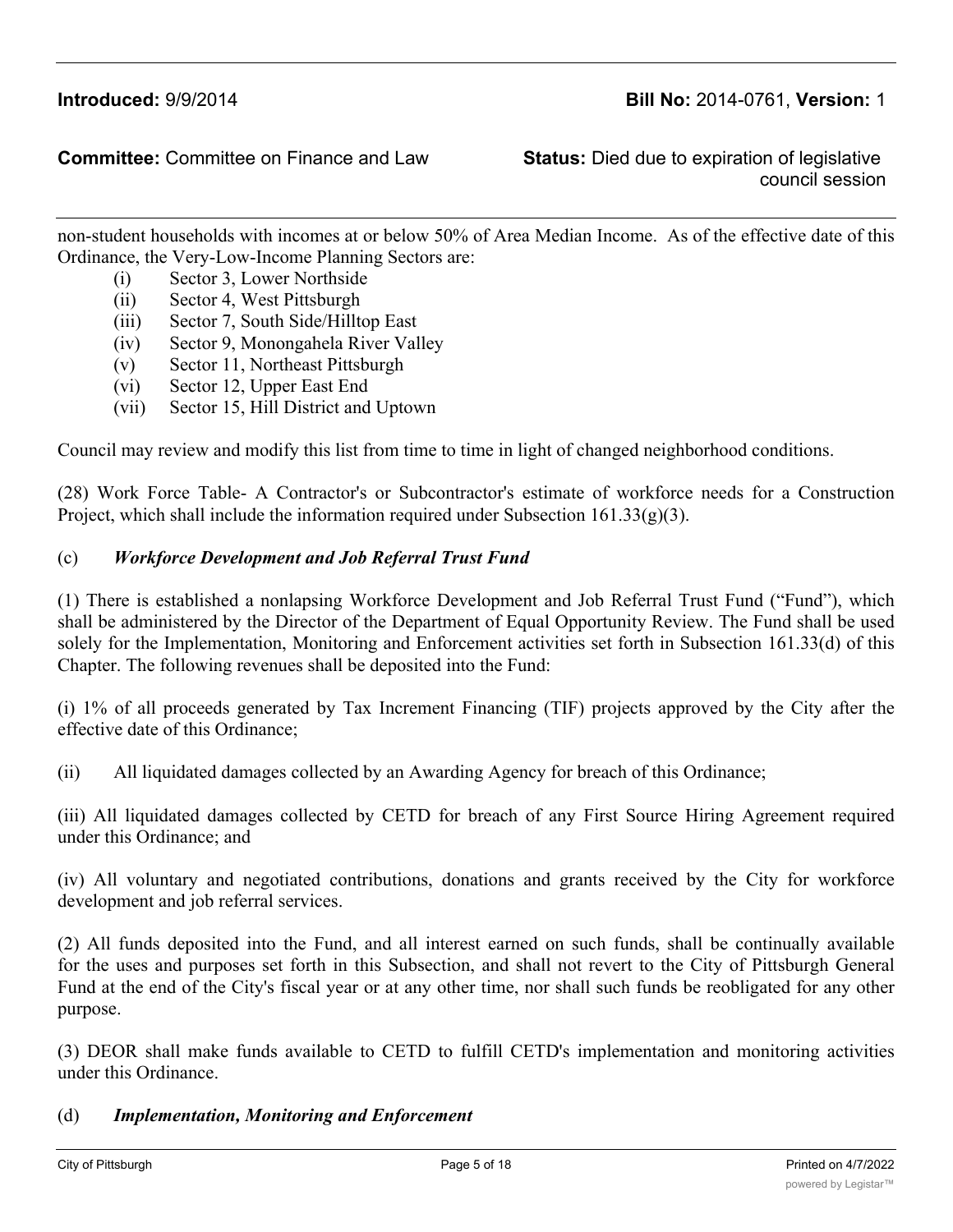council session

(1) By December 31, 2015, the Director of the Department of Personnel and Civil Service Commission shall expand the workforce development and job referral services provided by CETD so as to provide Covered Employers with qualified City Residents and Disadvantaged Workers.

(2) To achieve the purpose of this Ordinance, CETD shall:

(i) Establish or contract with at least one neighborhood-based First Source Center located in, or within  $\frac{1}{2}$ mile of, each Very-Low-Income Planning Sector, to provide recruitment, evaluation and referral services to Covered Employers in partnership with CETD;

(ii) Enter into and enforce First Source Hiring Agreements with Covered Employers;

(iii) Establish a system for documenting the eligibility of City Residents and Disadvantaged Workers for a hiring preference;

(iv) Provide comprehensive workforce development services to support the efforts of Disadvantaged Workers to obtain and retain employment; and

(v) Contract with and evaluate the effectiveness of training providers to provide pre-apprenticeship training for Disadvantaged Workers.

(3) By December 31, 2015, the Director of DEOR shall establish documentation and tracking systems so as to effectively monitor compliance with the requirements of this Ordinance.

(4) To achieve the purpose of this Ordinance, DEOR shall:

(i) Obtain and evaluate compliance documentation as necessary to ensure that each Covered Employer is in compliance with the Local Hiring requirements of this Ordinance; and

(ii) Monitor compliance, conduct investigations, make enforcement recommendations, and publish findings with respect to noncompliance with the Local Hiring requirements of this Ordinance.

(5) The Director of DEOR shall report annually to Council on:

(i) A listing of all Covered Development Projects and Covered Construction Projects for which First Source Hiring Agreements were executed;

(ii) The number of jobs created by each Covered Development Project and Covered Construction Project for which First Source Hiring Agreements were executed;

(iii) The number of City Residents actually employed on each Covered Development Project and Covered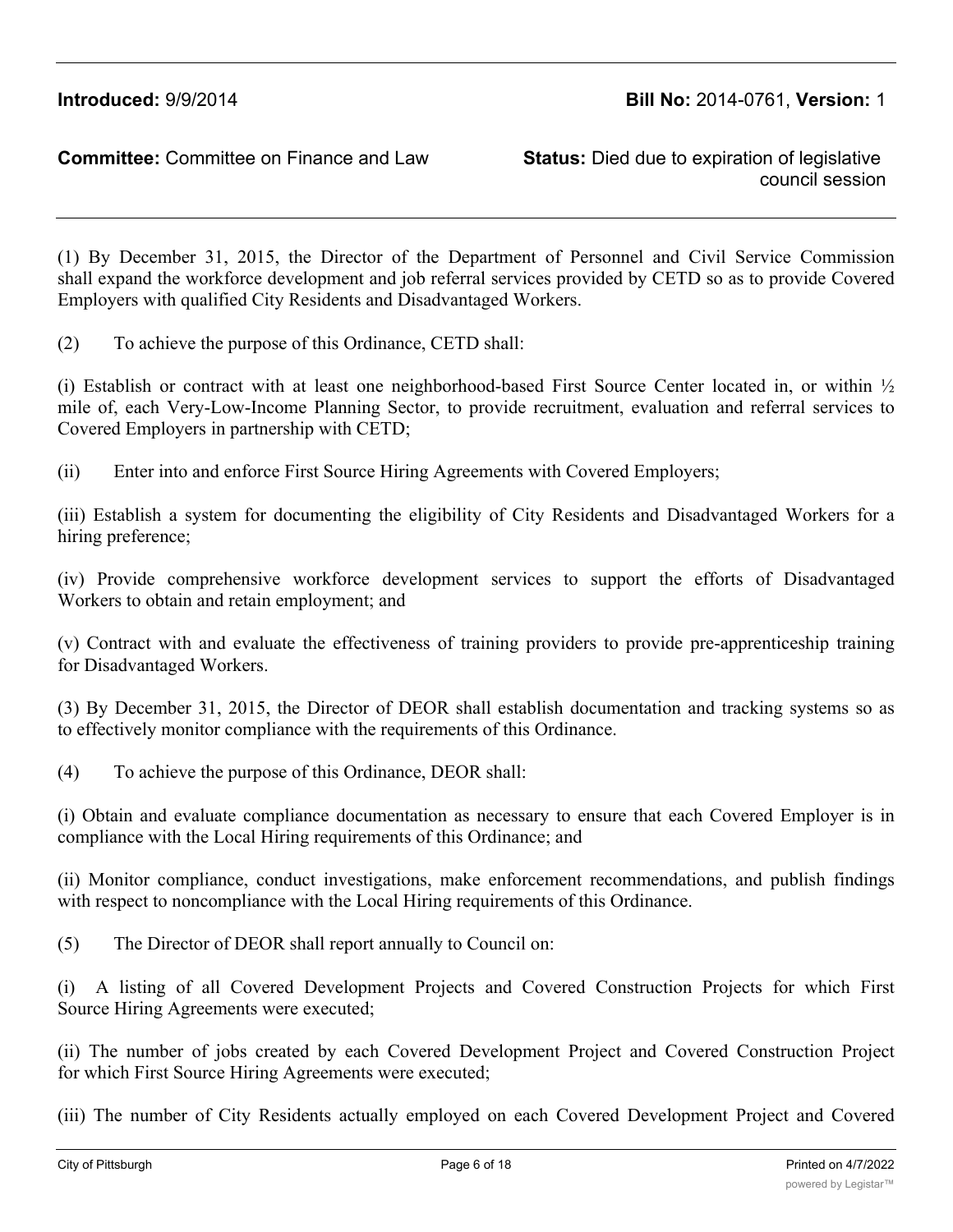council session

Construction Project for which First Source Hiring Agreements were executed;

(iv) The number of Disadvantaged Workers actually employed on each Covered Development Project and Covered Construction Project for which First Source Hiring Agreements were executed;

(v) All findings of non-compliance, if any, and all recommended and imposed sanctions, if any; and

(vi) Recommendations, if any, for improving the effectiveness of this Ordinance.

(6) The Director of DEOR shall post the information required under Subsection  $161.33(d)(3)(i)$  through (v) on the City of Pittsburgh website and update the posted information at least monthly.

#### (e) *Local Hiring Requirements.*

(1) For each Covered Construction Project:

(i) All Covered Employers must enter into a First Source Hiring Agreement with CETD as a precondition to Contract award.

(ii) All Covered Employers must meet the following Safe Harbor Thresholds for City Residents and Disadvantaged Workers:

(A) In calendar year 2016, at least 25% of all Project Work Hours within each trade must be worked by City Residents, with no less than 5% of all Project Work Hours within each trade performed by Disadvantaged Workers.

(B) In calendar year 2017, at least 30% of all Project Work Hours within each trade must be worked by City Residents, with no less than 10% of all Project Work Hours within each trade performed by Disadvantaged Workers.

(C) In calendar year 2018 and thereafter, at least 35% of all Project Work Hours within each trade must be performed by City Residents, with no less than 15% of all Project Work Hours within each trade performed by Disadvantaged Workers.

(iii) All Covered Employers must meet the following Safe Harbor Thresholds for Apprentices:

(A) In calendar year 2016, at least 30% of all Project Work Hours performed by Apprentices within each trade must be worked by City Residents, with no less than 15% of all Project Work Hours performed by Apprentices within each trade performed by Disadvantaged Workers.

(B) In calendar year 2017, at least 40% of all Project Work Hours performed by Apprentices within each trade must be worked by City Residents, with no less than 20% of all Project Work Hours performed by Apprentices within each trade performed by Disadvantaged Workers..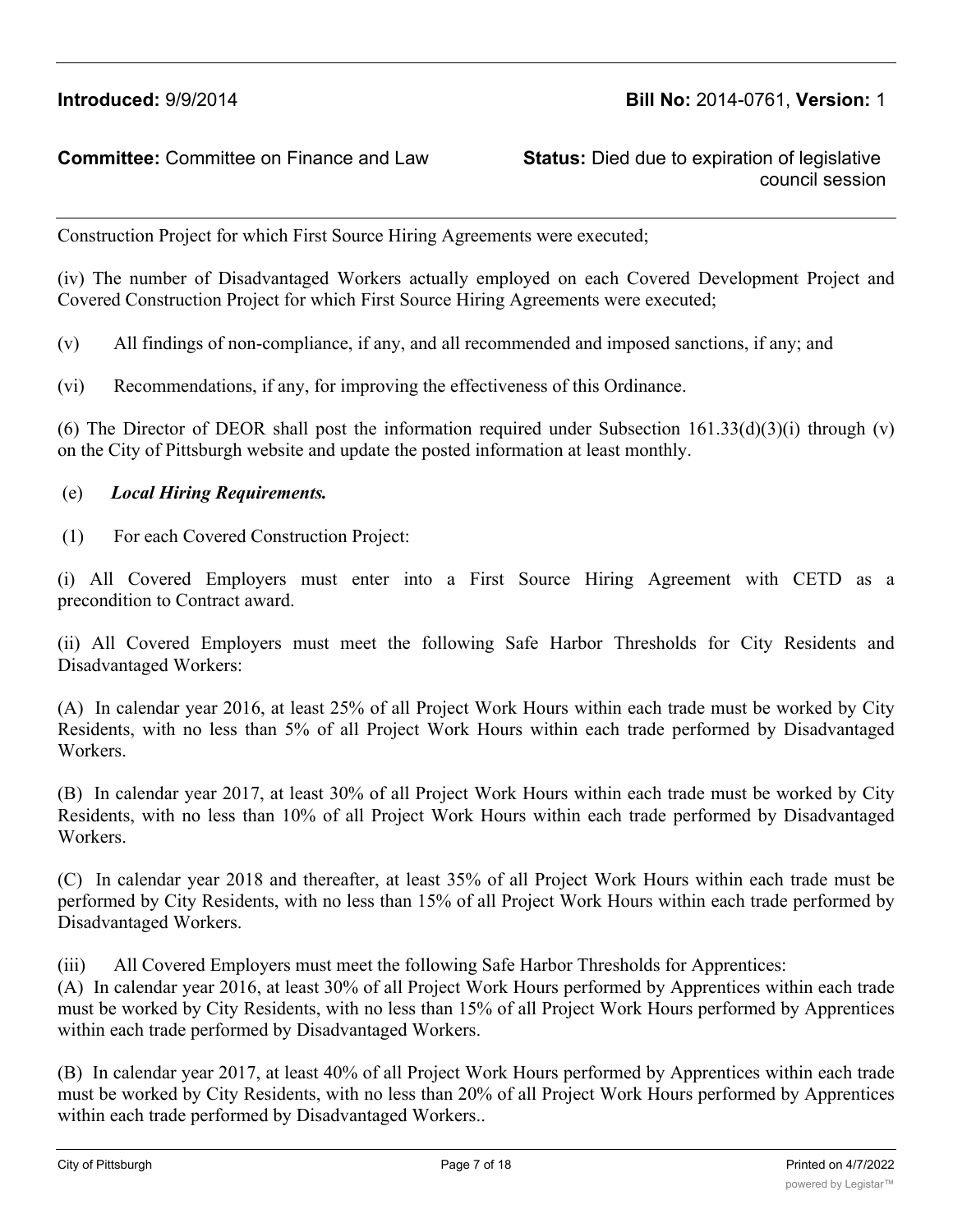council session

(C) In calendar year 2018 and thereafter, at least 50% of all Project Work Hours performed by Apprentices within each trade must be performed by City Residents, with no less than 25% of all Project Work Hours performed by Apprentices within each trade performed by Disadvantaged Workers.

(iv) The work hours of non-Pennsylvania residents shall be excluded from the determination of Project Work Hours and Project Work Hours performed by Apprentices.

(v) Covered Employers that fail to meet the Safe Harbor Thresholds set forth above must demonstrate, to the satisfaction of DEOR, that the Contractor and all Subcontractors used All Feasible Efforts to hire City Residents and Disadvantaged Workers on the Project. With respect to Covered Construction Projects, "All Feasible Efforts" shall include, but shall not be limited to, all of the following:

(A) Complying fully with the terms of the First Source Hiring Agreement;

(B) Holding one or more job informational meetings in the neighborhood where the First Source Center is located;

(C) Conducting job interviews in the neighborhood where the First Source Center is located;

(D) Making an offer of employment to all qualified individuals referred by the First Source Center for which a position is available;

(E) Incorporating into each Subcontract a negotiated provision for a specific number of City Residents and Disadvantaged Workers to be employed performing the Subcontract;

(F) Providing CETD with an accurate Work Force Table well in advance of the start of construction and promptly revising the Work Force Table as necessary to reflect changed circumstances during implementation of the Construction Project;

(G) Promptly notifying the First Source Center if an employee quits, is terminated or walks off the job;

(H) If feasible, providing on-the-job training for Disadvantaged Workers;

(I) For any position that is subject to a collective bargaining agreement, requesting the applicable union hiring hall to refer City Residents; and

(J) For any position that is subject to a collective bargaining agreement, maximizing the number of Apprentices working on the Project, and working with applicable apprenticeship training programs to enroll Disadvantaged Workers referred by the First Source Center.

(vi) Covered Employers may receive credit for employing Pittsburgh Disadvantaged Workers on non-Covered Construction Projects, and may count fifty percent (50%) of such credit hours toward meeting the Disadvantaged Worker Safe Harbor Thresholds set forth herein. DEOR shall establish criteria for documenting and applying Pittsburgh Disadvantaged Worker credit hours.

(2) For Each Covered Development Project

(i) All Covered Developers must enter into, and must ensure that their Business Tenants enter into, a First Source Hiring Agreement with CETD as a precondition to the award of City Funds. Covered Developers must also ensure that their Covered Contractors comply with the requirements of Subsection 161.33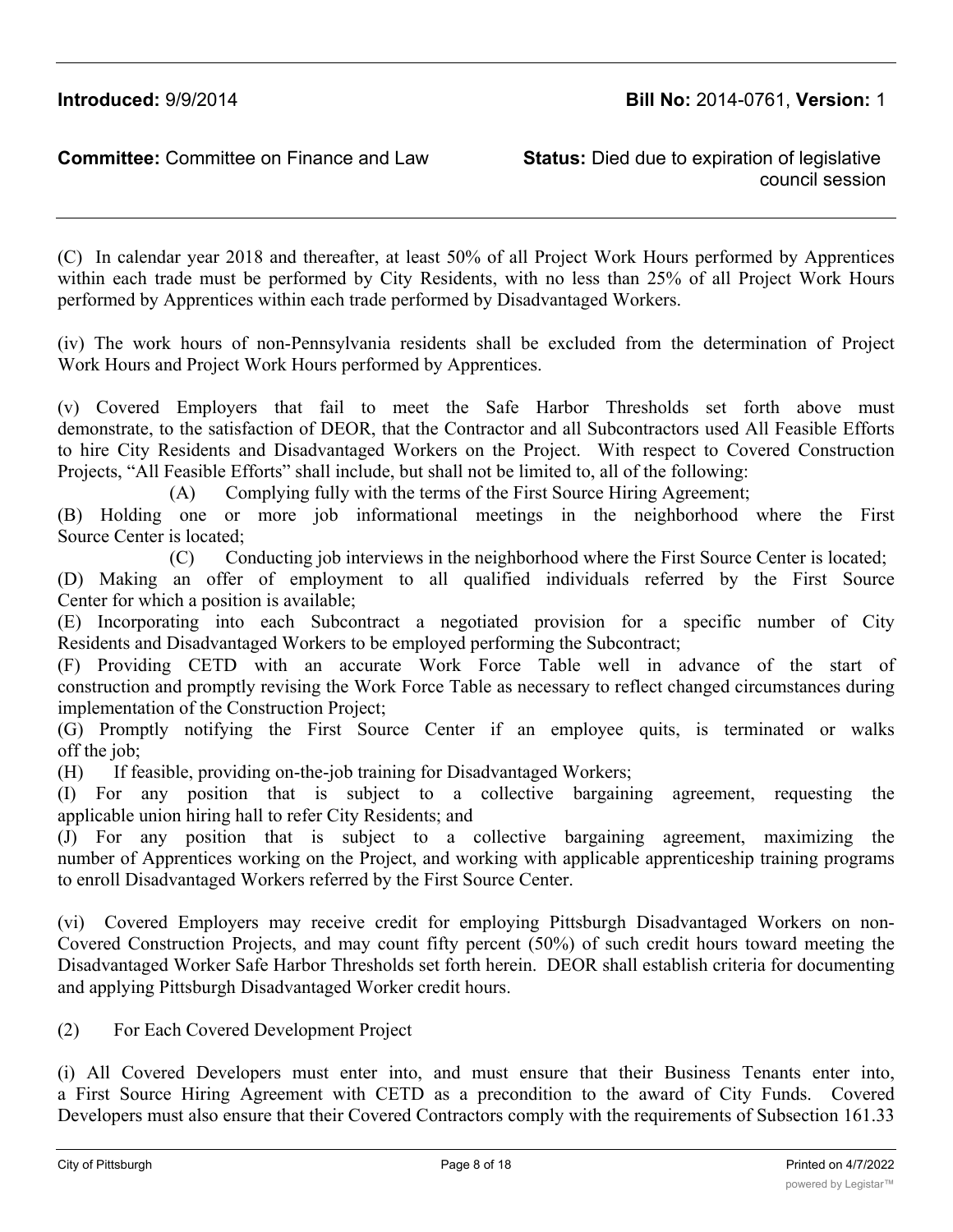council session

(e)(1) of this Ordinance.

(ii) During the term of the First Source Hiring Agreement, Covered Employers must meet the following Safe Harbor Thresholds:

(A) For First Source Hiring Agreements entered into in calendar year 2016, at least 30% of all new hires must be City Residents, and no less than 15% of all new hires must be Disadvantaged Workers.

(B) For First Source Hiring Agreements entered into in calendar year 2017, at least 40% of all new hires must be City Residents, and no less than 20% of all new hires must be Disadvantaged Workers.

(C) For First Source Hiring Agreements entered into in calendar year 2018 and thereafter, at least 50% of all new hires must be City residents, and at least 25% of all new hires must be Disadvantaged Workers.

(iii) Covered Employers that fail to meet the Safe Harbor Thresholds set forth above must demonstrate, to the satisfaction of DEOR, that the Contractor and all Subcontractors used All Feasible Efforts to hire City Residents and Disadvantaged Workers on the Project. With respect to Covered Development Projects, "All Feasible Efforts" shall include, but shall not be limited to, all of the following:

(A) Complying fully with the terms of the First Source Hiring Agreement

(B) Holding one or more job informational meetings in the neighborhood where the First Source Center is located;

(C) Conducting job interviews in the neighborhood where the First Source Center is located;

(D) Making an offer of employment to all qualified individuals referred by the First Source Center for which a position is available;

(E) Promptly notifying the First Source Center if an employee quits, is terminated or walks off the job; and

(F) If feasible, providing on-the-job training for Disadvantaged Workers.

(3) Jobs requiring a professional degree shall not be counted for the purpose of determining the Safe Harbor Thresholds above.

### (f) *First Source Hiring Agreements*

(1) No Covered Construction Contract may be executed unless the General Contractor has signed a First Source Hiring Agreement with CETD. The Awarding Agency shall transmit such signed First Source Hiring Agreement to CETD no less than 7 calendar days in advance of the Contract start date, and no work shall begin on the Contract until the First Source Hiring Agreement has been executed by CETD.

(2) No City Funds may be awarded to a Covered Development Project unless the Developer has signed a First Source Hiring Agreement with CETD. The Awarding Agency shall transmit such signed First Source Hiring Agreement to CETD no less than 7 calendar days in advance of the Project start date, and no work shall begin on the Development Project until the First Source Hiring Agreement has been executed by CETD.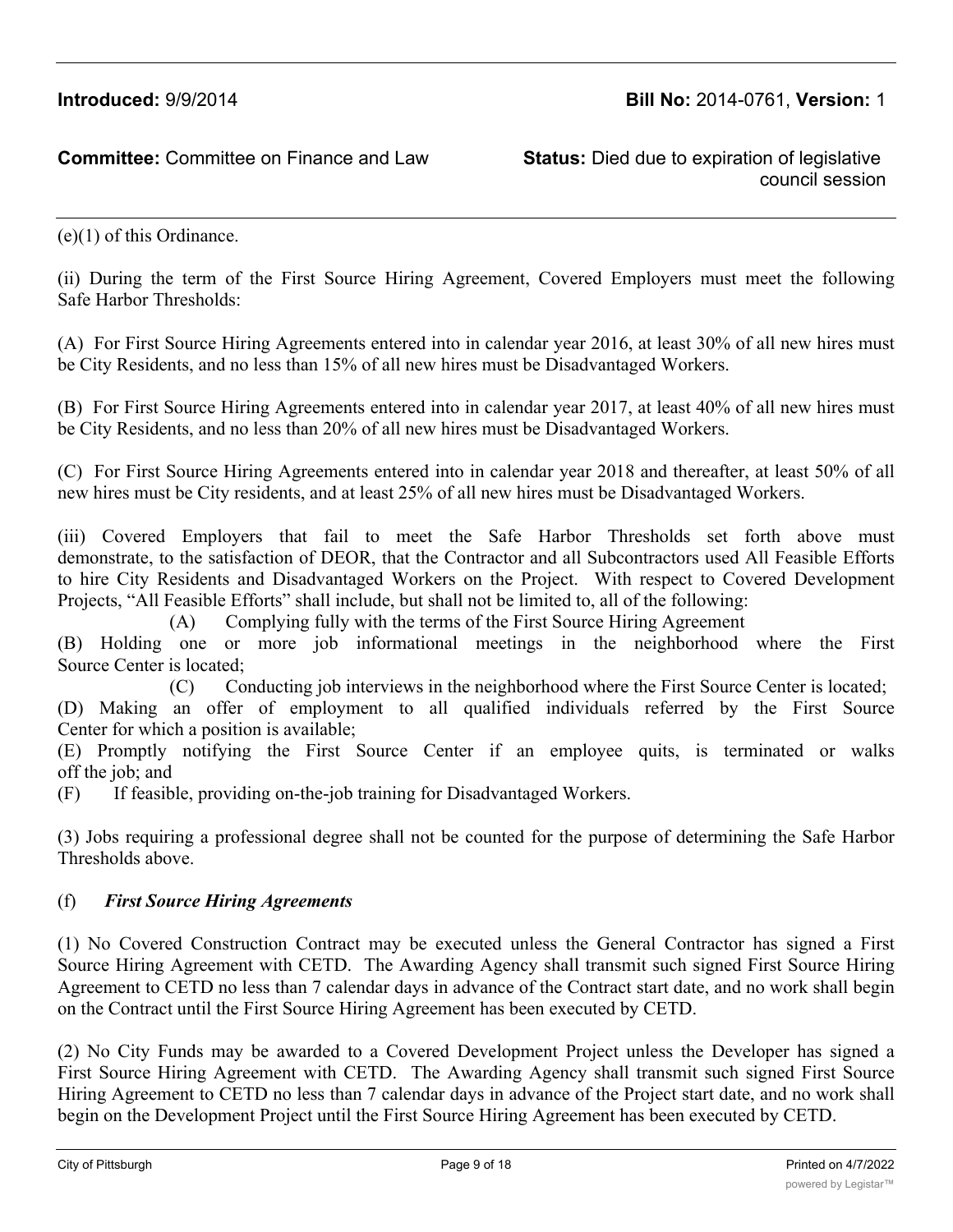(3) Each First Source Hiring Agreement shall designate the First Source Center which shall be responsible for providing recruitment, evaluation and referral services to the Covered Employer, and shall require that:

(i) For every job opening, the Covered Employer shall notify the First Source Center of the availability of the position, including a job description, wages, benefits, period of employment, minimum qualifications, and anticipated start date;

(ii) For every job opening, the Covered Employer shall not advertise, announce, or recruit for the position until at least 7 days after notifying the First Source Center;

(iii) The First Source Center shall endeavor to refer qualified City Residents and Disadvantaged Workers to the Covered Employer within 3 business days of receiving notification as provided herein; and

(iv) For every job opening, the Covered Employer shall first interview and consider qualified City Residents and Disadvantaged Workers referred by the First Source Center before considering any other applicants.

(4) Jobs requiring a professional degree shall be exempt from the preceding requirements.

(5) For Covered Construction Projects, each First Source Hiring Agreement shall continue in full force and effect until all work on the Construction Contract has been completed and final payment has been made. For Covered Development Projects, each First Source Hiring Agreement shall continue in full force and effect for as long as the loan or financing agreement to provide City Funds for the Development Project remains in effect. With respect to grants of City Funds, the First Source Hiring Agreement shall continue in full force and effect for a period equal to 1 year for every \$50,000 of City Funds.

(6) Nothing in this Ordinance shall be construed as limiting a Covered Employer's ability to assess qualifications of prospective workers and make final hiring and retention decisions, or as requiring a Covered Employer to employ an individual who is not qualified for the position in question; provided, however, that the qualifications for every job opening shall be limited to skills that are directly related to the performance of job duties.

# (g) *Covered Construction Projects*

(1) Each Awarding Agency and each Covered Developer shall include a copy of this Ordinance in all Invitations to Bid and shall make compliance with this Ordinance a specification of all bids.

(2) As soon as practical, but in any case prior to the award of a Covered Construction Contract, the Awarding Agency or Covered Developer shall require the apparent lowest responsible bidder and the known principal Subcontractors to attend a pre-award conference with CETD and DEOR for the purpose of evaluating the proposed Contractor's plan to comply with the requirements of this Ordinance.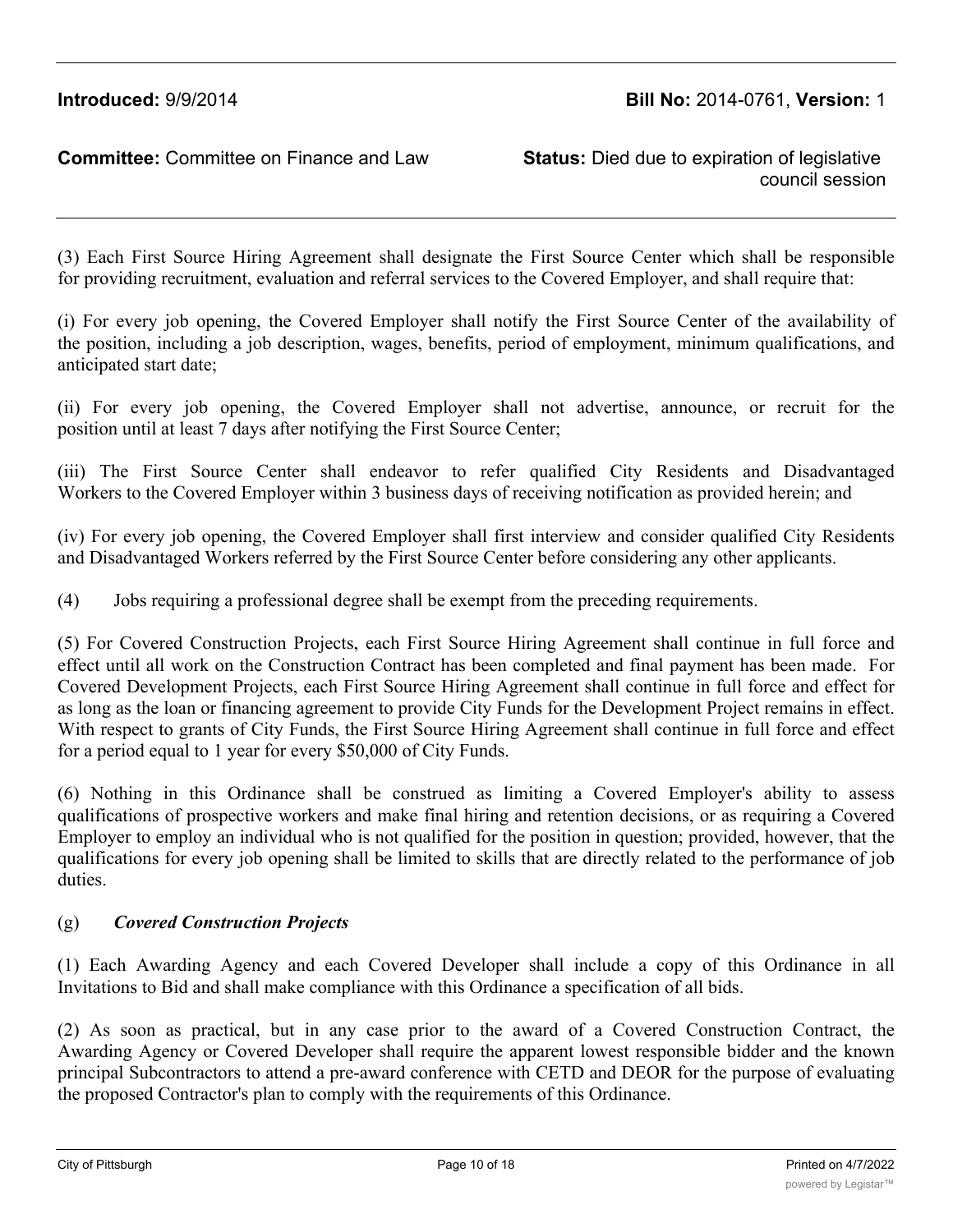council session

(3) At the pre-award conference, the Contractor and each Subcontractor whose contract exceeds \$25,000 shall provide CETD and DEOR with a Work Force Table, which shall include (i) a projection of the total number of journey-level hours, by trade, to be worked on the Project, and the total number of journey-level hours, by trade, to be worked by City Residents, (ii) a projection of the total number of apprentice hours, by trade, to be worked on the Project, and the total number of apprentice hours, by trade, to be worked by City Residents, and (iii) a timetable outlining the total hours worked by trade over the life of the Project and an associated hiring schedule. The Contractor shall provide CETD and DEOR with revisions to the Work Force Table as necessary to reflect changed circumstances during implementation of the Construction Project.

(4) No Covered Construction Contract may be executed unless it contains the following requirements:

(i) The Contractor and each of its Subcontractors shall comply with all applicable requirements of this Ordinance, and failure to do so is a material breach of the Contract which will subject the Contractor to sanctions as provided herein.

(ii) The Contractor may not award any Subcontract unless the Subcontractor agrees to comply with all applicable requirements of this Ordinance and first signs a First Source Hiring Agreement with CETD.

(iii) The Contractor shall be responsible for the performance of its Subcontractors in the implementation of the requirements of this Ordinance.

(iv) Every request for payment must include a complete Payroll Report as required herein. No payment may be made unless a complete Payroll Report has been provided to and accepted by DEOR.

(v) Any retainage reserved under the Contract shall not be reduced, nor shall the Contractor be entitled to final payment, unless DEOR certifies to the Awarding Agency that the Contractor is in substantial compliance with the requirements of this Ordinance. For the purposes of this Subsection, "substantial compliance" shall mean:

(A) The Contractor and all Subcontractors have fully complied with all reporting and compliance documentation requirements of this Ordinance;

(B) Neither the Contractor nor any Subcontractors have submitted false or misleading information to CETD or DEOR; and

(C) Either the Safe Harbor Thresholds set forth in Subsection 166.33(e) have been satisfied or the Contractor has provided DEOR with satisfactory evidence that the Contractor and all Subcontractors used all feasible efforts to hire City Residents and Disadvantaged Workers on the Project.

(5) All Covered Contractors and all Subcontractors, as applicable, shall comply with the following reporting and compliance documentation requirements:

(i) Submit a complete Payroll Report to DEOR, no less frequently than once every month. The Payroll Report shall be submitted electronically in excel format or other electronic spreadsheet, in a form that is acceptable to DEOR. The Payroll Report shall include, at a minimum, the following information for each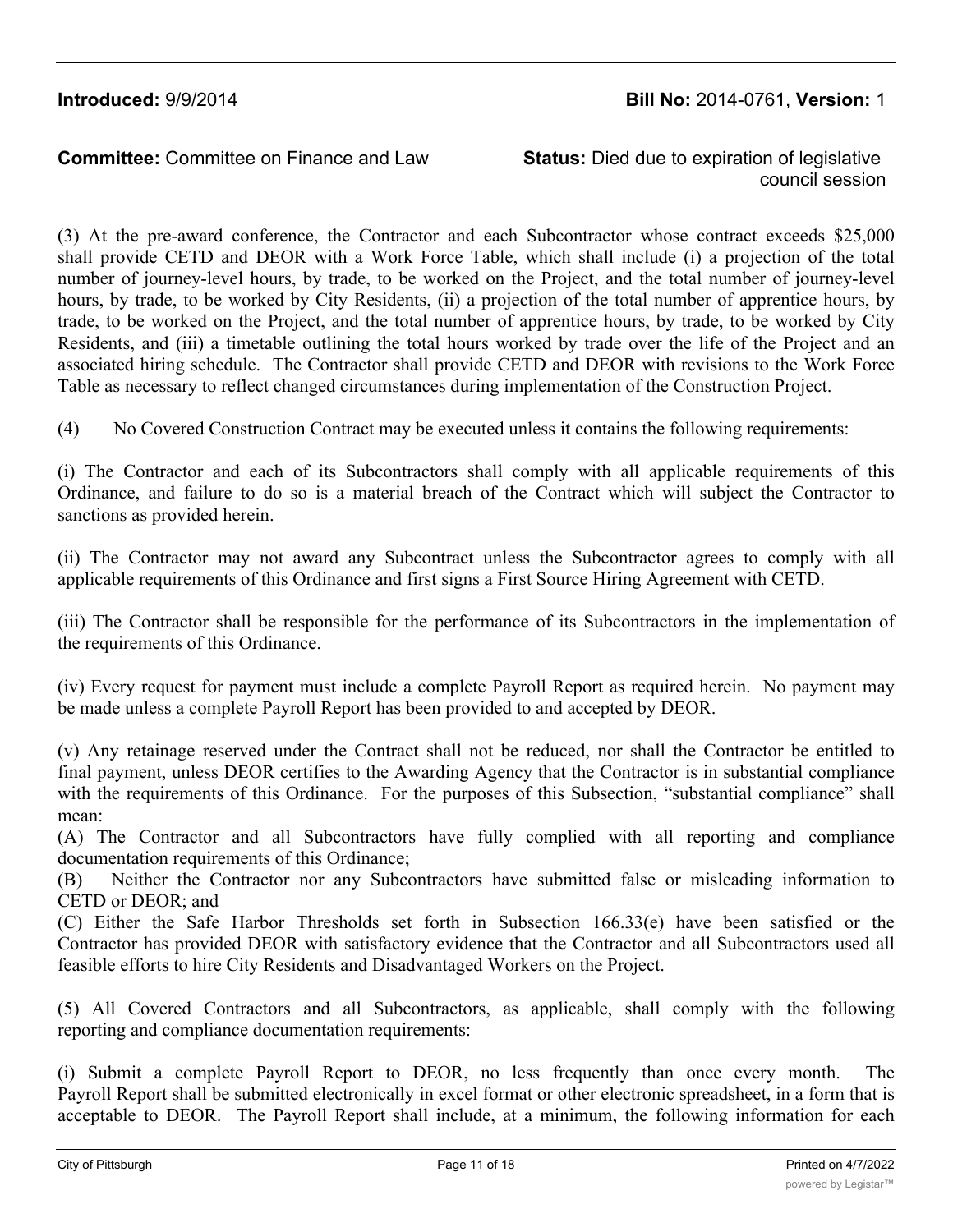council session

person who performed work on the Construction Project: the worker's name; identifying number; trade; hours worked; rate of pay; journey-level/apprentice status; self-identified race; self-identified gender; residence; category of Disadvantaged Worker status, if applicable; date of hire; and the referral source or method through which the worker was hired or retained (e.g., existing or previous employee, union hiring hall, First Source Center referral, or other hiring method). The Payroll Report shall be accompanied by a statement of compliance signed by an authorized representative of the Contractor or Subcontractor indicating that the records are correct and complete.

(ii) Permit DEOR to inspect payroll records for all employees performing work on the Construction Project and such additional records that DEOR may require to be kept in order to ascertain compliance with this Ordinance.

(iii) Permit DEOR to engage in random inspections of job sites, subject to construction schdule and safety concerns, and to have access to any and all employees and Subcontractors upon request.

(iv) With the request for a certificate of substantial completion and with the final request for payment, provide documentation that the Safe Harbor Thresholds set forth in Subsection 166.33(e) have been satisfied or that the Contractor and all Subcontractors used all feasible efforts to hire City Residents and Disadvantaged Workers on the Project.

### (h) *Covered Construction Projects Subject to Project Labor Agreements*

(1) Covered Construction Projects subject to a Project Labor Agreement shall be exempt from the requirements of this Ordinance, provided that:

(i) The Project Labor Agreement includes a Local Hiring Strategy acceptable to DEOR, designed to achieve the purpose of this Ordinance, with special emphasis on strategies to maximize the number of Apprentices on the Project and to employ Disadvantaged Workers as Apprentices;

(ii) Prior to adoption of the Local Hiring Strategy required herein, the Developer, each Prime Contractor, and each Subcontractor whose contract exceeds \$25,000 provide DEOR with a Work Force Table, which shall identify the estimated work force requirements for each week of the Construction Project, broken down by trade, and which shall be revised as necessary during implementation of the Construction Project; and

(iv) The Project Labor Agreement provides for enforcement of the Local Hiring Strategy by DEOR in a manner that is acceptable to DEOR.

### (i) *Covered Development Projects*

(1) Every Awarding Agency shall make compliance with this Ordinance a requirement under all agreements to provide City Funds to a Covered Development Project.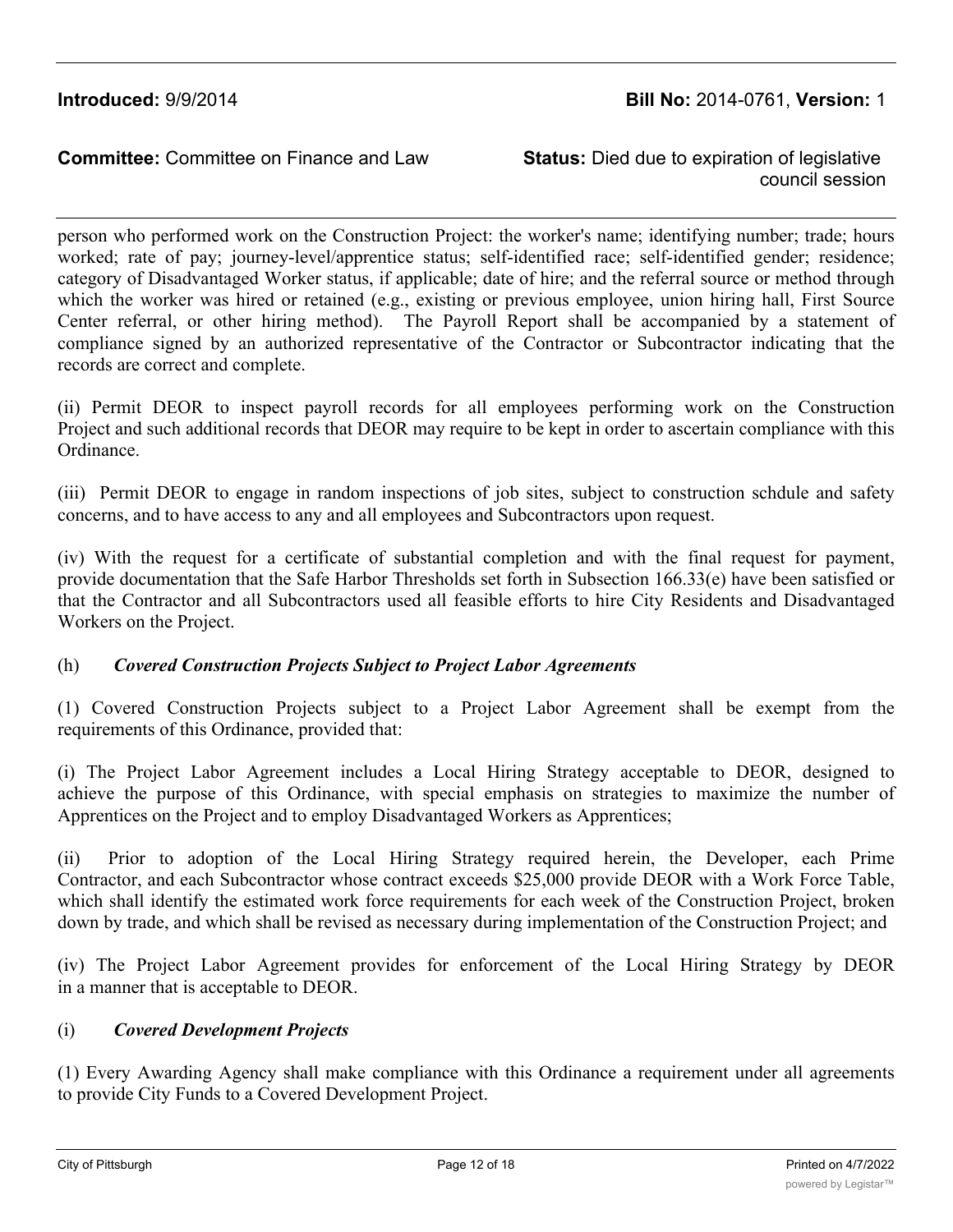council session

(2) No City Funds may be awarded for a Covered Development Project unless the Developer has executed a Restrictive Covenant in favor of the Awarding Agency, to be recorded against all real property upon which the Covered Development Project is to be situated, and containing the following requirements:

(i) The Developer and each of its Contractors and Business Tenants shall comply with all applicable requirements of this Ordinance, and failure to do so is a material breach of the Restrictive Covenant which will subject the Developer to sanctions as provided herein.

(ii) The Developer shall include a copy of this Ordinance in all Invitations to Bid and shall make compliance with this Ordinance a specification of all bids. The Developer may not award any Contract unless the Contract contains the provisions required by Subsection 166.33(g)(4) and the Contractor first signs a First Source Hiring Agreement with CETD.

(iii) The Developer shall provide a copy of this Ordinance to all prospective Business Tenants and shall make compliance with this Ordinance a condition of all leases, licenses, deeds and any other agreement to allow a Business Tenant to operate on any portion of the Development Project. The Developer may not enter into any lease, license, deed or any other agreement to allow a Business Tenant to operate on any portion of the Development Project unless the Business Tenant first signs a First Source Hiring Agreement with CETD. (iv) The Developer shall be responsible for the performance of its Contractors and Business Tenants in the implementation of the requirements of this Ordinance.

(v) The Developer and each of its Business Tenants shall comply with DEOR's requests for reports and compliance documentation and shall permit DEOR to inspect payroll records for all employees performing work on the Development Project and such additional records that DEOR may require to be kept in order to ascertain compliance with this Ordinance.

(vi) In the event of non-compliance with the requirements of this Ordinance, the Awarding Agency may impose any or all of the sanctions provided in this Ordinance. In the event of non-compliance with the requirements of any First Source Hiring Agreement, CETD may exercise any and all remedies as may be provided therein.

(vii) The Restrictive Covenant shall continue in full force and effect for as long as the loan, financing, or other agreement to provide City Funds for the Development Project remains in effect. With respect to one-time grants of City Funds, the Restrictive Covenant shall continue in full force and effect for a period equal to 1 year for every \$50,000 of City Funds.

# (j) *Monitoring and Enforcement*

(1) DEOR may investigate compliance with the requirements of this Ordinance either on its own initiative or after receiving a complaint or inquiry from a member of the general public, the City or an Awarding Agency. DEOR shall investigate all complaints, and shall post the findings of all investigations, along with its recommended sanctions, if any, on the City website within 30 days after completing each investigation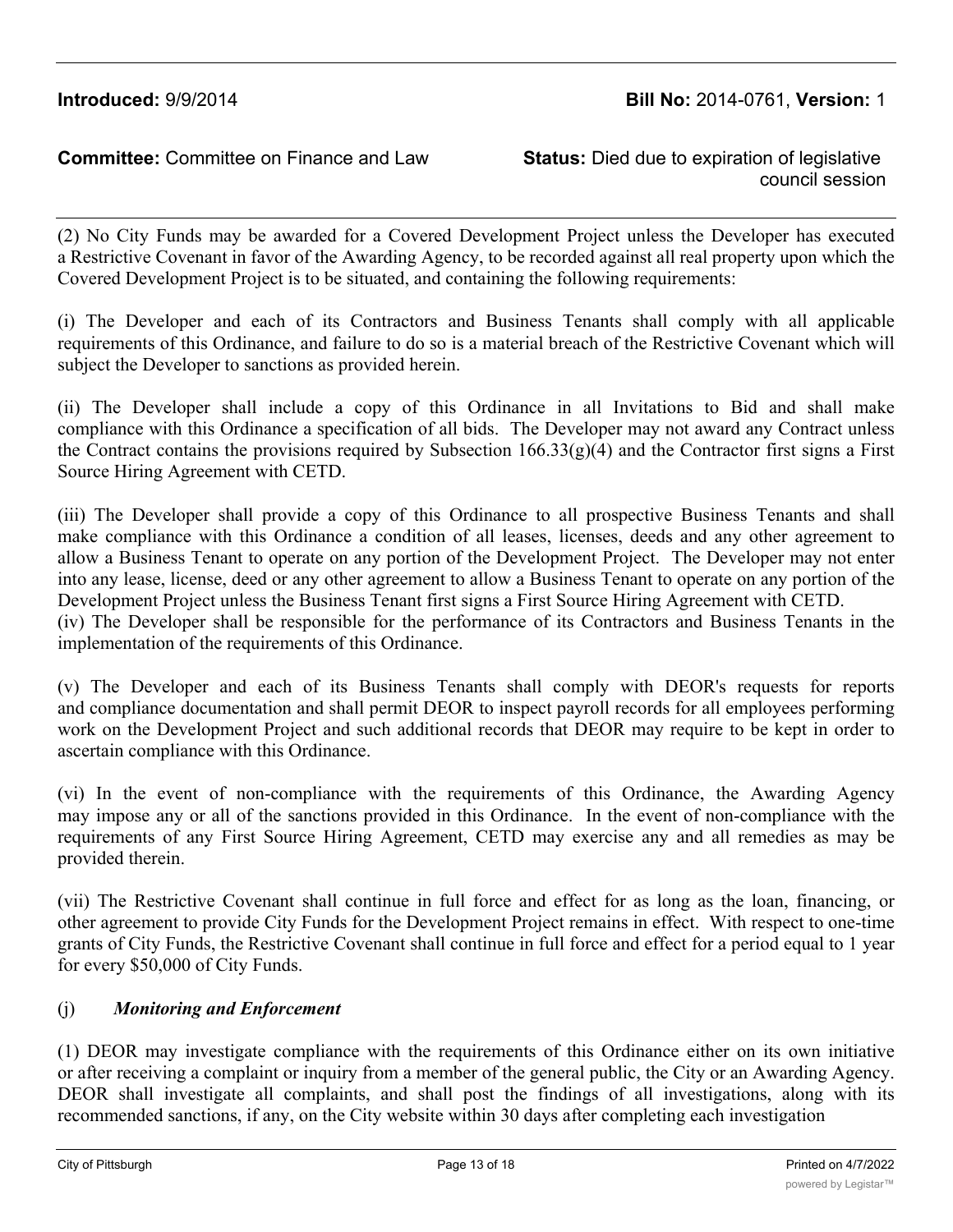council session

(3) In the event that DEOR determines that a Developer, Contractor or Subcontractor has failed to comply with the requirements of this Chapter, DEOR shall take the following steps:

(i) Issue a written Notice of Violation to the Covered Developer and/or Covered Contractor. The Notice of Violation shall describe the violation(s) with particularity, state the precise measures necessary to correct the violation(s), and provide the Covered Developer or Covered Contractor with an opportunity to correct the violation(s) within an appropriate time (not less than 3 working days nor more than 10 working days) to avoid the imposition of sanctions. DEOR may extend this time period, in DEOR's discretion, if DEOR determines that the Covered Developer and/or Covered Contractor are making good faith efforts to correct the violation(s). DEOR shall provide a copy of the Notice of Violation to the Awarding Agency.

(ii) If the Covered Developer and/or Covered Contractor submit satisfactory evidence to DEOR within the time period stated in the Notice of Violation that the violation(s) have been corrected, rescind the Notice of Violation and deliver a copy of the rescission to the Awarding Agency.

(iii) If the Covered Developer and/or Covered Contractor do not submit satisfactory evidence to DEOR within the time period stated in the Notice of Violation that the violation(s) have been corrected, refer the matter to the Awarding Agency for enforcement, along with a recommendation of appropriate sanctions.

(4) If an enforcement matter has been referred to an Awarding Agency, or if the Awarding Agency independently determines that possible violation(s) of this Ordinance may have occurred, the Awarding Agency shall promptly investigate and shall post the findings of its investigation, along with the sanctions imposed, if any, on the City website or Awarding Agency website, as applicable, within 30 days after completing the investigation.

(5) No payments may be made to a Covered Developer or Covered Contractor to whom a Notice of Violation has been issued, and no building permit, occupancy permit, development plan approval, or other City approval may be granted with respect to a Covered Development Project or Covered Contract concerning which a Notice of Violation has been issued, unless:

(i) DEOR notifies the Awarding Agency in writing that all violations have been corrected;

(ii) The Awarding Agency, after investigation, determines either that no violation occurred or that all violations have been corrected; or

(iii) The Notice of Violation does not allege a violation of the reporting and compliance documentation requirements of this Ordinance or the submission of false or misleading information, and the Awarding Agency determines that making payments to the Covered Developer or Covered Contractor and granting City approvals with respect to the Covered Development Project or Covered Contract are in the best interest of the City.

#### (k) *Sanctions*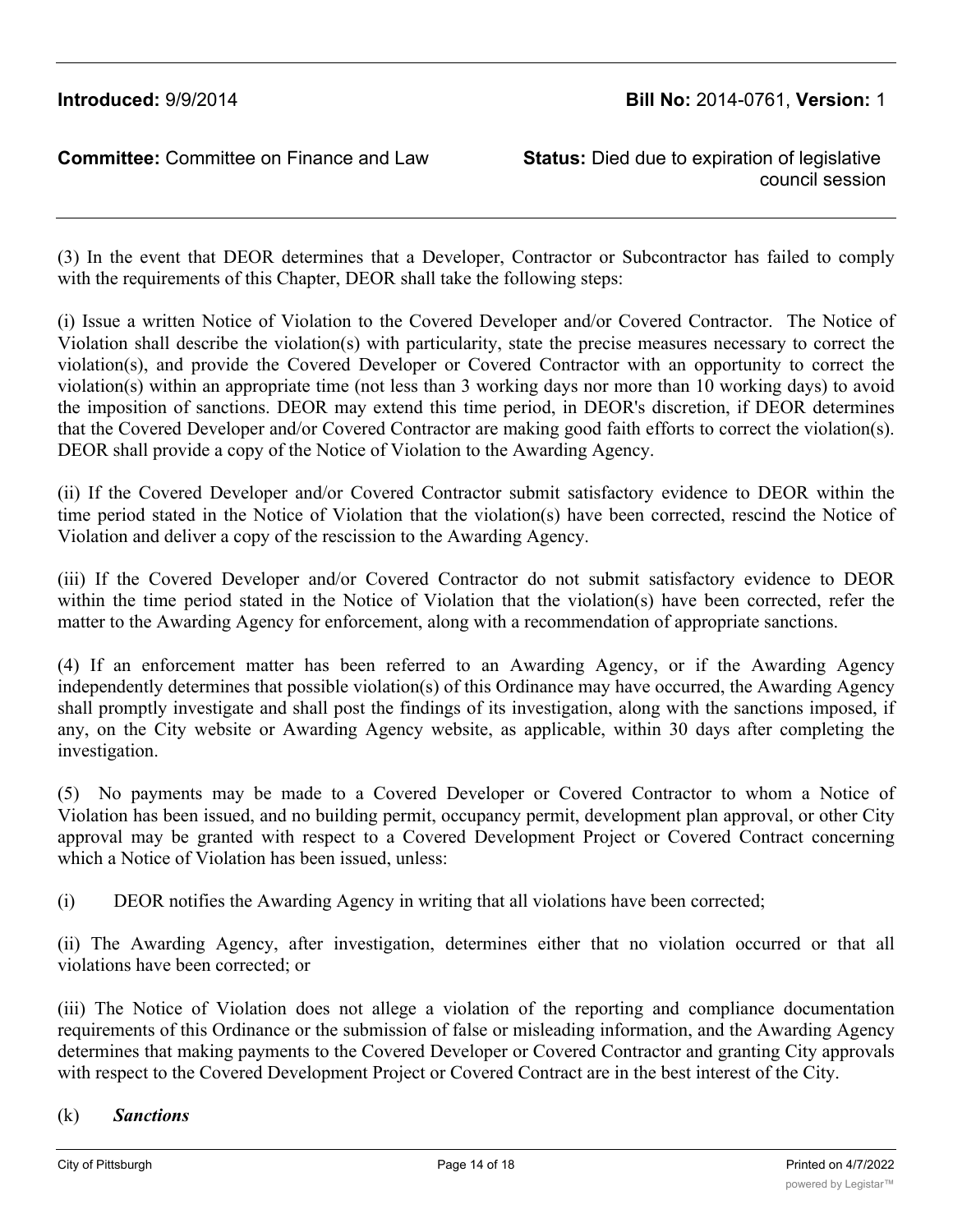council session

(1) In the event of failure to provide required reports or other required compliance documentation, which failure has not been cured within 12 months of the original due date, the Awarding Agency shall terminate any Contract, Development Agreement or other agreement and shall collect all funds remaining unpaid under such contract or agreement as liquidated damages.

(2) In the event the Awarding Agency, after investigation and an opportunity to be heard, finds that a Covered Contractor failed to either meet the Safe Harbor Employment Thresholds or demonstrate that the Contractor and all Subcontractors used all feasible efforts to hire City Residents and Disadvantaged Workers on the Project, the Awarding Agency may:

(i) Terminate any Contract, Development Agreement or other agreement that remains in effect, and withhold any and all retainage, progress payments, or other unpaid funds; and

(ii) Assess liquidated damages, as specified in Subsection 161.33(k)(5), below.

(3) In the event the Awarding Agency, after investigation and an opportunity to be heard, finds that a Covered Developer or Covered Contractor has (A) willfully violated any requirement of this Ordinance, or (B) provided false or misleading information to DEOR, the Awarding Agency shall:

(i) Terminate any Contract, Development Agreement or other agreement that remains in effect, and withhold any and all retainage, progress payments, or other unpaid funds;

(ii) Assess liquidated damages, as specified in Subsection  $161.33(k)(5)$ , below;

(iii) Revoke or suspend any building permit or occupancy permit with respect to the Covered Project until all liquidated damages have been paid; and

(iv) Determine that the Covered Developer and/or Covered Contractor is "irresponsible", in which case the Covered Developer and/or Covered Contractor shall be barred from being awarded any Contract or City Funds for a period of three (3) years, or until all liquidated damages have been paid in full, whichever is longer.

(4) (i) A Covered Developer shall be presumed to have willfully violated the requirements of this Ordinance if the Developer (A) has been found to be in violation of this Ordinance two (2) or more times within any ten (10) year period; (B) awards a Covered Contract that does not contain the provisions required by Subsection 166.33(g)(4); (C) awards a Covered Contract without first obtaining from the Contractor a signed First Source Hiring Agreement with CETD; (D) if applicable, fails to make compliance with this Ordinance a condition of any lease, license, deed or any other agreement to allow a Business Tenant to operate on any portion of the Development Project; or (E) if applicable, enters into any lease, license, deed or other agreement to allow a Business Tenant to operate on any portion of the Development Project without first obtaining from the Business Tenant a signed First Source Hiring Agreement with CETD.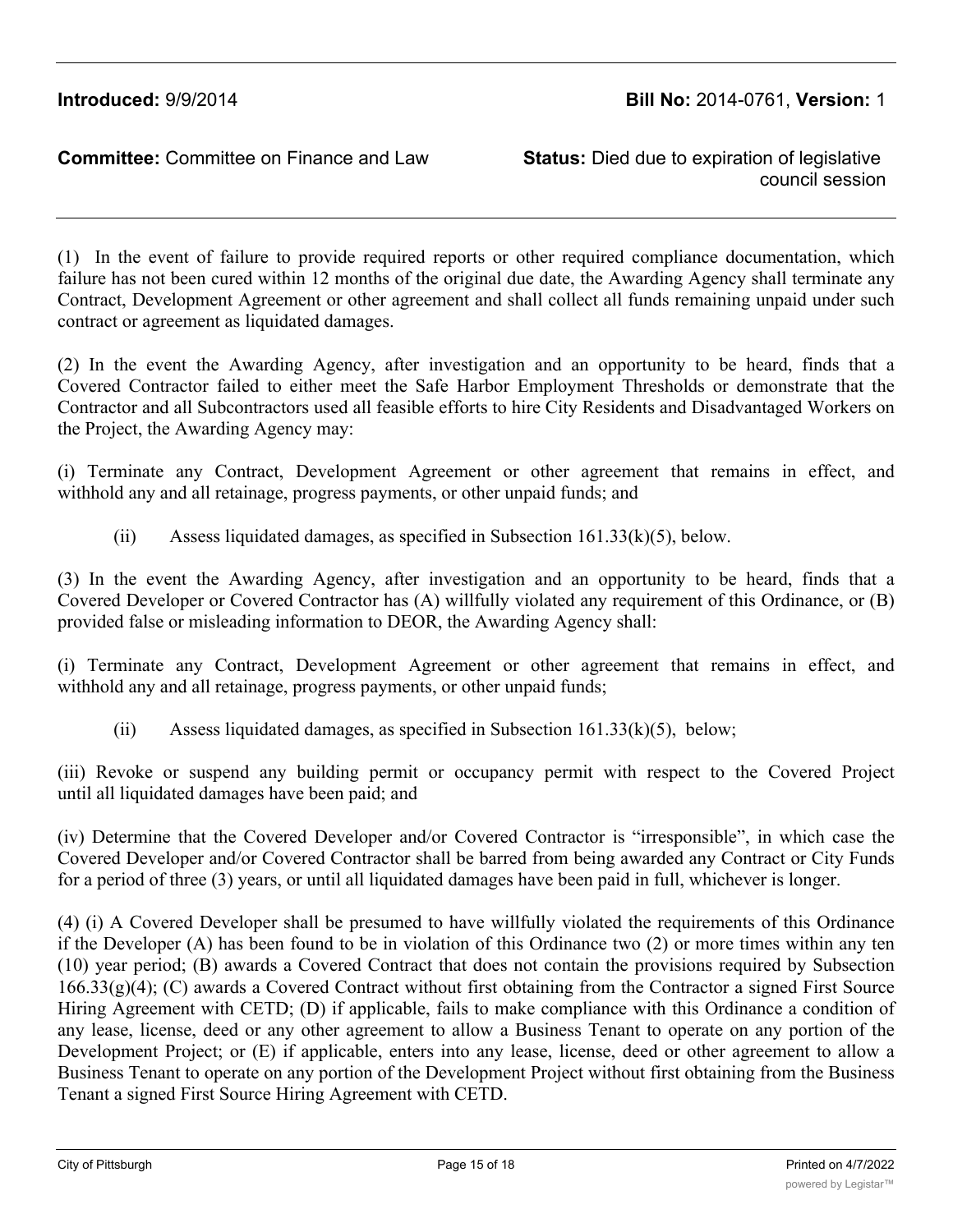# **Introduced:** 9/9/2014 **Bill No:** 2014-0761, **Version:** 1

## **Committee:** Committee on Finance and Law **Status:** Died due to expiration of legislative

council session

(ii) A Covered Contractor shall be presumed to have willfully violated the requirements of this Ordinance if the Contractor (A) has been found to be in violation of this Ordinance two (2) or more times within any ten (10) year period; (B) falls short of any applicable Safe Harbor Threshold by 25% or more in the aggregate; (C) awards a Subcontract without requiring the Subcontractor to comply with all applicable requirements of this Ordinance; or (D) awards a Subcontract without first obtaining from the Subcontractor a signed First Source Hiring Agreement with CETD.

(5) Liquidated damages shall be determined as follows:

(i) Providing false or misleading information: 10% of the value of the Contract or City Funds, as applicable.

(ii) Entering into any Contract, Subcontract, lease, license, deed or other agreement without having followed the procedures required by this Ordinance: 10% of the value of the Contract or City Funds, as applicable.

(iii) Failure to meet Safe Harbor Employment Thresholds or demonstrate that All Feasible Efforts were used to hire City Residents and Disadvantaged Workers: \$500 per day of non-compliance, not to exceed 5% of the value of the Contract or City Funds, as applicable.

(iv) Hiring an employee without having followed the procedures required by the First Source Hiring Agreement: \$1,000 per violation.

(6) The Awarding Agency may retain up to 20% of any liquidated damages collected under this Ordinance to offset its administrative costs. The remainder shall be deposited into the Workforce Development and Job Referral Trust Fund.

(7) CETD may provide for damages in its First Source Hiring Agreements, including liquidated damages and injunctive relief, and may enforce such First Source Hiring Agreements in any court of law or by using the enforcement procedures outlined herein.

### (l) *State and Federal Requirements*

(1) Where any provision of this Ordinance would conflict with any state or federal law, the Awarding Agency and CETD shall implement this Ordinance so as to comply with such state or federal law, but shall continue to implement all remaining, non-conflicting provisions of this Ordinance to the greatest extent possible so as to achieve the purpose of this Ordinance. Specifically, in the event that application of the Safe Harbor Thresholds for City Residents contained in Subsection 166.33 (e)(1)(ii), 166.33 (e)(1)(iii) or 166.33 (e) (2)(ii) of this Ordinance would conflict with Section 2003 of the Act of October 30, 2000 (P.L. 616, No. 85), all non-conflicting provisions of this Ordinance, including but not limited to the First Source Hiring requirements contained in Subsections 166.33 (e)(1)(i) and 166.33 (e)(2)(i) and the Safe Harbor Thresholds for Disadvantaged Workers contained in Subsections 166.33 (e)(1)(ii), 166.33 (e)(1)(iii) and 166.33 (e)(2)(ii), will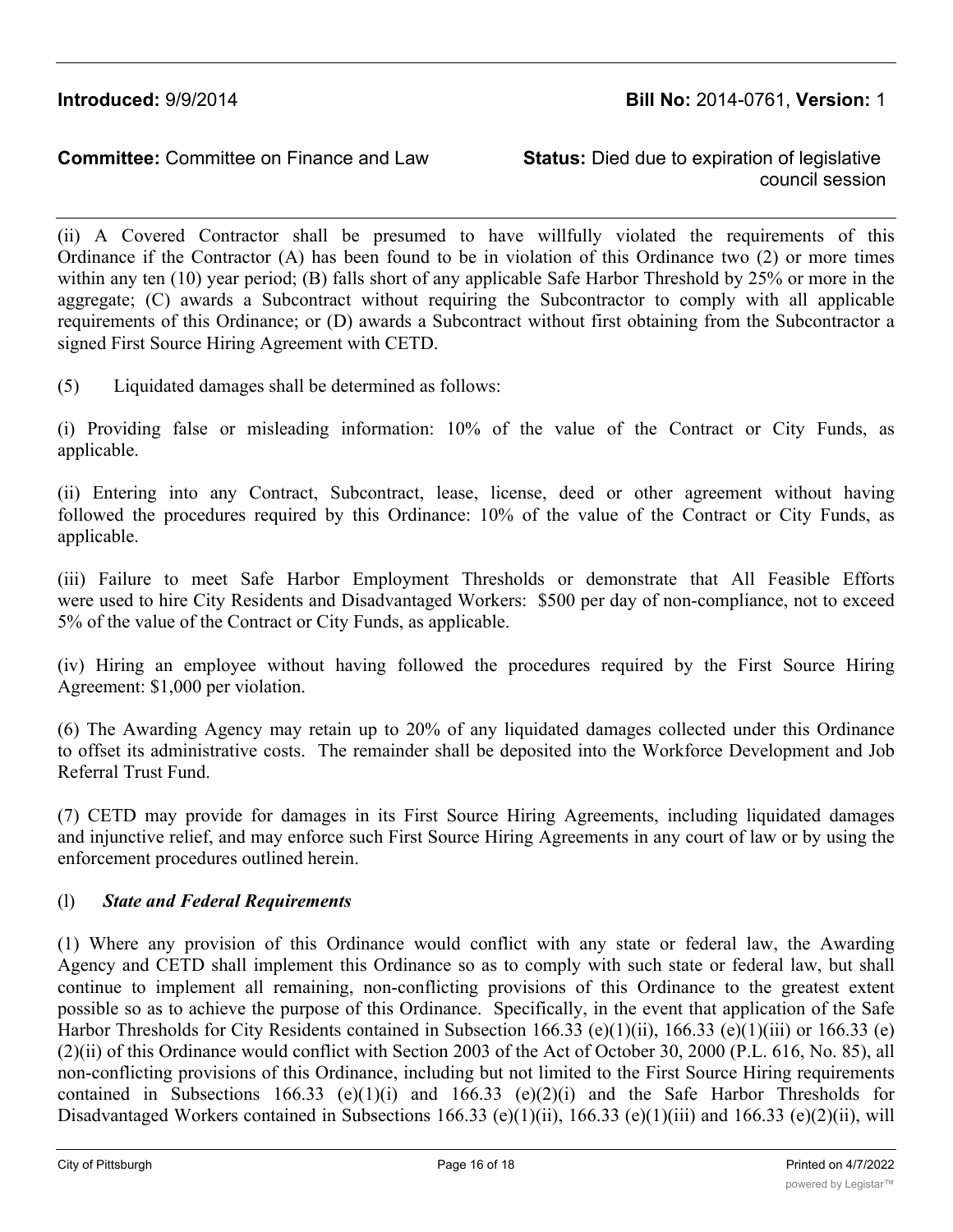council session

remain in full force and effect.

#### (m) *Covered Authorities*

(1) No City funds may be transferred to or administered by any public Authority after the effective date of this Ordinance unless the Authority agrees to implement the provisions of this Ordinance.

**SECTION 3**. The Pittsburgh Code, Title 2, Article I, Chapter 201, Section 201.11 is hereby amended by adding new language and amending current language in Subsections 201.11(c)(8) and 201.11(e) as follows:

 $\degree$ (c)(8) The developer must make an effort to, to the greatest extent feasible, utilize City residents to fill at least fifty (50) percent of the new jobs created and utilize Disadvantaged Workers (as that term is defined in Section 161.33(b) of the Pittsburgh Code) to fill at least twenty five (25) percent of the new jobs created, subject to the phase-in schedule set forth in Section 161.33(e)(2) of the Pittsburgh City Code. The plan should shall include, but not be limited to the following information:

- a. The specific number of new jobs created or number of jobs retained as a result of the implementation of the TIF project.
- b. The specific job titles and/or classifications with pay scales, if available, for jobs to be created or retained, whether the jobs are permanent or temporary and the estimated duration of any temporary jobs.
- c. Whether the new jobs being created result directly from employment by the developer or indirectly through lessees.
- d. An affirmative plan by the employer, the City and the URA for informing and training City residents for potential employment resulting from the implementation of the project.
- e. An agreement by the developer and/or the any lessees that for a period of five  $(5)$  years from the date of substantial completion of the project as determined by the URA the term of incremental tax forgiveness or the term of the TIF-financed loan, whichever is longer, it will consider for employment and interview candidates referred by the City's Employment and Training Division for all new permanent nonsupervisory positions.
- f. Certification that the developer will abide by the City's Minority Business Enterprise/ Women's Business Enterprise Executive Order.
- g. A statement describing the company's past record of hiring City residents and minorities/women."

"(e) As the projects get financial support, the City should continue to make a commitment to the revitalization of the neighborhoods and employment of City residents. To this effect, the URA will be required to:

(1) Charge a fee of two  $(2)$ three  $(3)$  percent of the proceeds, with one (1) percent to be used for neighborhood development and one (1) percent to be deposited into the Workforce Development and Job Referral Trust Fund established pursuant to Section 161.33(c) of the Pittsburgh Code.

(2) If the TIF is placed as a loan, all loan repayments will be used on full for neighborhood development.